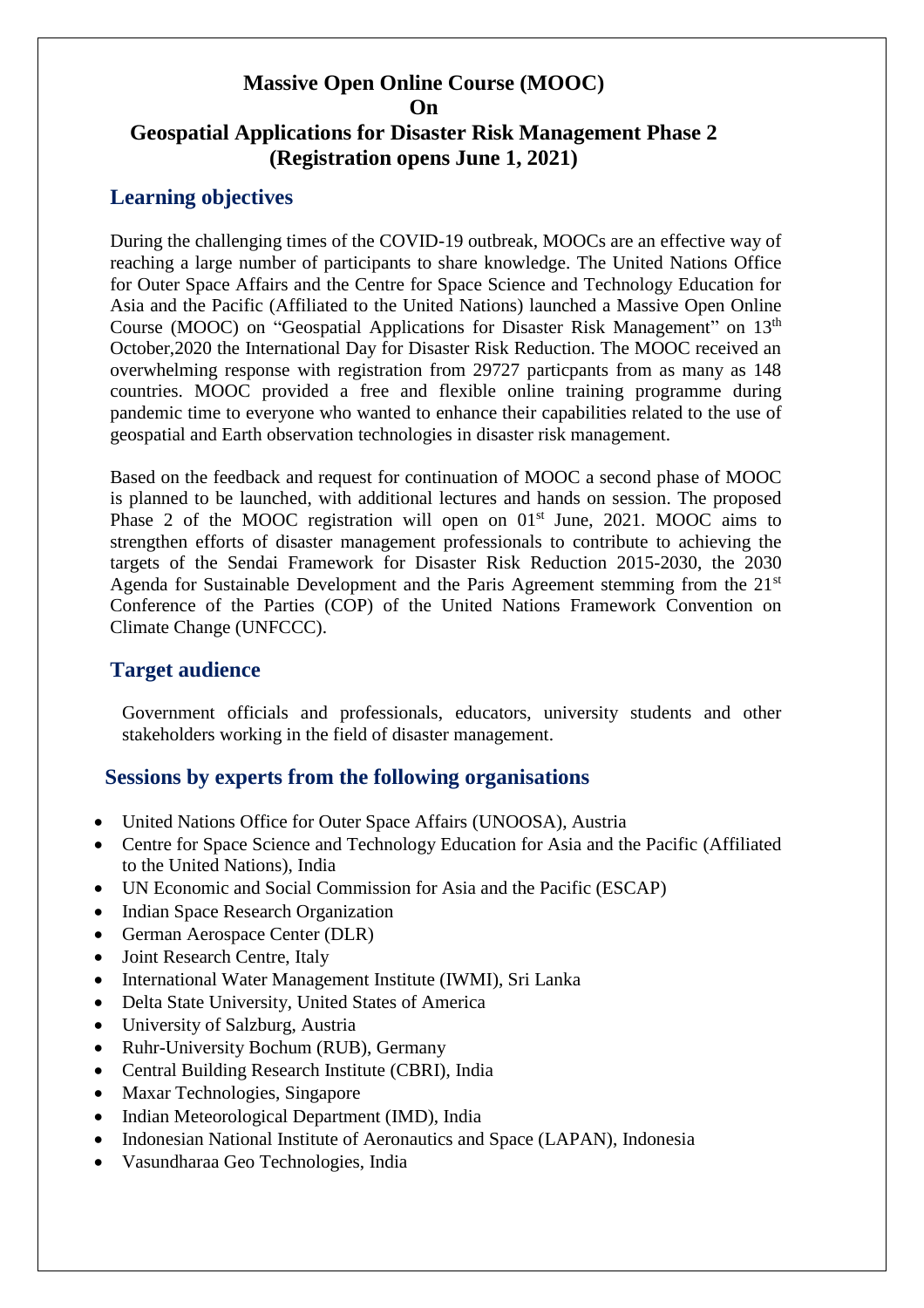

# **Structure of the MOOC**

The MOOC is structured in two tracks:

| Professionals interested in<br><b>Who Can attend</b>           |                                                                     |  |
|----------------------------------------------------------------|---------------------------------------------------------------------|--|
|                                                                | Professionals interested in                                         |  |
| enhancing awareness of the latest                              | sharpening skills in use of geospatial                              |  |
| trends in disaster risk                                        | and Earth observation technologies                                  |  |
| management and how geospatial                                  | in all phases of disaster management.                               |  |
| and Earth observation                                          | Track 1 is a prerequisite for                                       |  |
| technologies contribute to it.                                 | participating in Track 2.                                           |  |
| <b>Track-1 to Track-2</b><br>Candidates completing Track- can  | Track-2 can only be undertaken if                                   |  |
| either leave the training                                      | Track-1 is completed                                                |  |
| programme or continue with                                     |                                                                     |  |
| Track-2                                                        |                                                                     |  |
| <b>Certification</b><br>Candidates completing Track 1          | Candidates completing the basic and                                 |  |
| will receive a certificate for                                 | advanced module will receive a                                      |  |
| completing the Basic Module                                    | certificate for the entire MOOC                                     |  |
| <b>Track Overview</b><br><b>Module 1: Overview of disaster</b> | <b>Module 3: Earth Observation and</b>                              |  |
| risk management (DRM) and the                                  | geospatial intelligence for disaster                                |  |
| relevance of geospatial<br>management                          |                                                                     |  |
| technologies                                                   | Module 4: EO system and Hydro-                                      |  |
| <b>Module 2:</b> Earth observation and                         | meteorological disasters                                            |  |
| disaster management                                            | <b>Module 5:</b> EO system and geological                           |  |
| disasters                                                      |                                                                     |  |
|                                                                | Module 6: EO system and                                             |  |
|                                                                | environmental disasters                                             |  |
| <b>Assessment</b>                                              | Each Module ends with a Self Assessment. The completion of the Self |  |
|                                                                | Assessment allows participants to access other modules              |  |
| Language                                                       | All lectures and training materials will be in the English language |  |
|                                                                |                                                                     |  |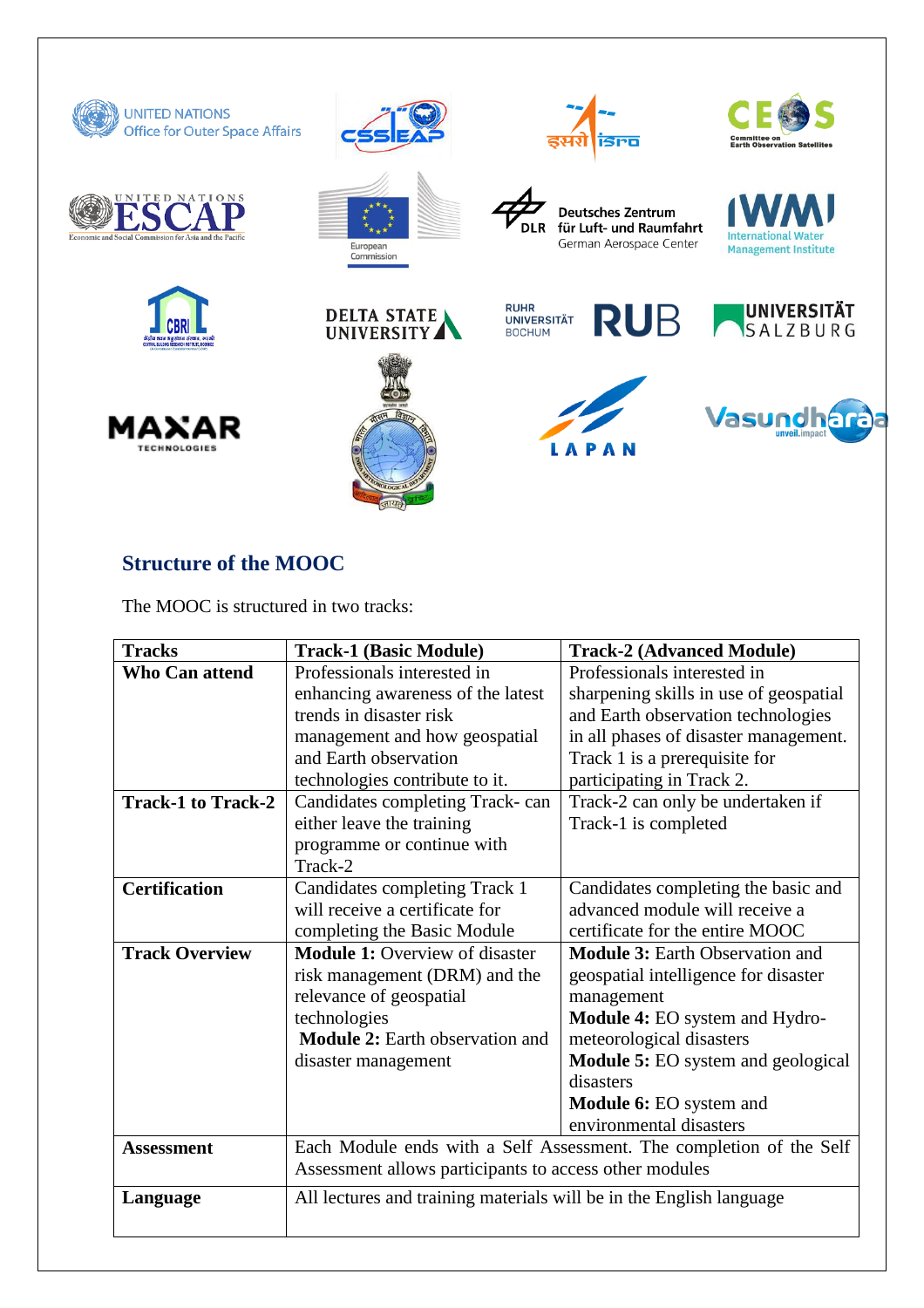| <b>Registration</b> | <b>Registration Opens: 01-June-2021</b>                                |  |
|---------------------|------------------------------------------------------------------------|--|
| Opening             | • Particpants will receive details on accessing the course content     |  |
|                     | after registration.                                                    |  |
|                     | <b>Registration closes on 15-August-2021</b>                           |  |
|                     | <b>Revised Date: 15-November-2021</b><br>$\bullet$                     |  |
| <b>MOOC Closing</b> | MOOC closes midnight of 31-August-2021.                                |  |
|                     | <b>Revised Date: 30-November-2021</b>                                  |  |
| <b>Duration</b>     | Track 1 and Track 2 training modules are of 12 hours duration each.    |  |
|                     |                                                                        |  |
|                     | With a flexible schedule, the MOOC can be completed anytime during the |  |
|                     | duration the course remains open.                                      |  |
| <b>Course Fee</b>   | Course is Free                                                         |  |

# **Opportunities for participants attending the MOOC**

- Access to experiences of experts from institutions and practitioners around the world involved directly in DRR.
- Insight into international frameworks related to disaster management, sustainable development and climate change from organizations such as the United Nations Office for Outer Space Affairs (UNOOSA), and mechanisms like the International Charter "Space and Major Disasters"
- Unleash the potential of open datasets and tools needed for disaster risk management
- Access to the methodologies for effective utilization of space-based and other geospatial information for disaster risk reduction and emergency response

# **Course content**

# **Track 1: Basic Module**

## **Basic course suitable for non-experts (a person without professional or specialized knowledge of the subject)**

This track aims at the imparting basic knowledge on disaster risk reduction, remote sensing and geospatial technologies with few assignments and targets. The participants need not have specific knowledge or expertise is in the areas of disaster management, geospatial technologies or Earth observation to complete Track 1.

# **Remarks by Dr. Simonetta Di Pippo, Director, UNOOSA**

# **Remarks by Dr. K. Sivan, Chairman, ISRO**

## **Introduction to Track 1: Dr. Prakash Chauhan, Director, CSSTEAP**

## **Module 1: Overview of Disaster Risk Management (DRM) and the Relevance of Geospatial Technologies**

- Session 1: Overview of disasters, causes and impact Dr. Sanjay Srivastava, United Nations Economic and Social Commission for Asia and the Pacific, Thailand
- Session 2: Concept of DRM, disaster management terminologies, methods and tools – Prof. Talbot Brooks, Delta State University, USA
- Session 3: International cooperation for promoting space technologies in disaster management – Dr. Shirish Ravan, United Nations Office for Outer Space Affairs, Austria
- o *Module 1 Self Assessment*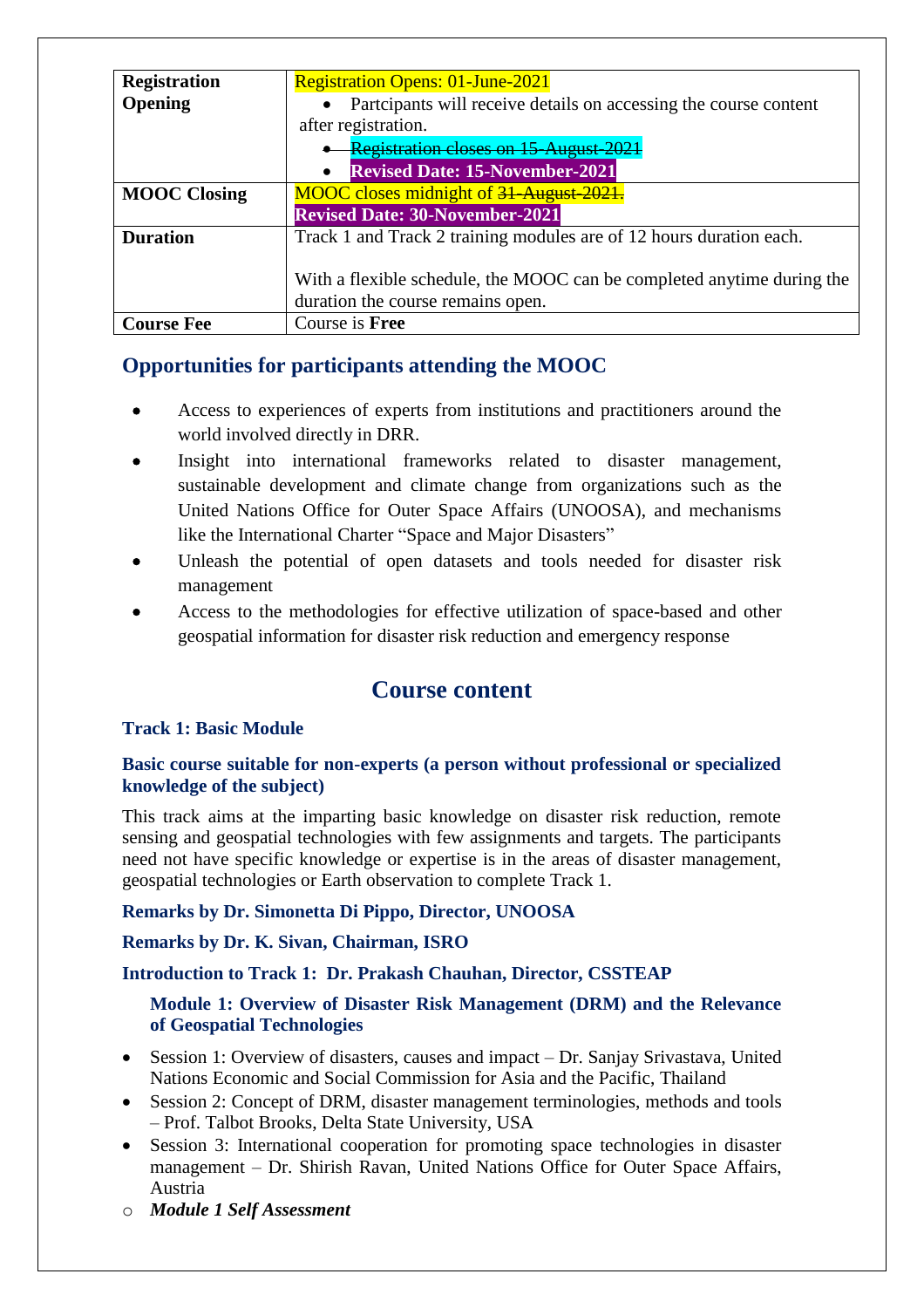#### **Module 2: Earth observation and disaster management**

- Session 4: Geospatial technologies to support disaster risk management Dr. SP Aggarwal, Indian Institute of Remote Sensing, ISRO, India
- Session 5: Earth observation systems for disaster management Dr. Valerie Graw, Ruhr-University Bochum (RUB)
- Session 6: National/regional disaster support systems/mechanisms
	- International Charter Space and Major Disasters: Jens Danzeglocke, German Aerospace Center
	- Supporting disaster management with satellite data Example of the operational Copernicus service CEMS: Ms Annett Wania, Joint Research Centre, Italy
	- India Disaster Management System: Dr. P.V.N. Rao, National Remote Sensing Centre, ISRO, India
- o *Module 2 Self Assessment*

## **Use cases**

Case 1: Landslide hazard mapping –Dr. P.K. Champati Ray, Indian Institute of Remote Sensing, ISRO, India

Case 2: Flood hazard mapping – Mr. C.M. Bhatt, Indian Institute of Remote Sensing, ISRO, India

Case 3: Use of very high-resolution satellite images for post-disaster damage assessment – Mr. Abhineet Jain, MAXAR

Case 4: Case study on vulnerability assessment – Dr. Stefan Kienberger, University of Salzburg, Austria

## **Track 2: Advanced Module**

#### **Applications of earth observation and other space technologies in disaster management**

The participants who have completed Track 1 successfully can access withTrack 2, which is more technical and aims at developing skills of the participants in the use of Earth observation in assessing various disasters.

## **Introduction to Track 2: Dr. Shirish Ravan, United Nations Office for Outer Space Affairs**

#### **Module 3: Earth Observation and Geospatial Intelligence for Disaster Management**

- Session 1: Fundamentals of remote sensing, Overview of EO systems and data availability – Ms. Shefali Agrawal, Indian Institute of Remote Sensing, ISRO, India
- Session 2: Geospatial intelligence for crisis management Prof. Talbot Brooks, Delta State University, USA
- o *Assignment: Open source Earth observation data and software (weblinks to UN-SPIDER Knowledge Portal, Copernicus Open Access Hub, etc.)*
- o *Module 3 Self Assessment*

## **Module 4: EO system and Hydro-meteorological disasters**

- Session 3: Flood mapping, monitoring and modelling Dr. KHV Durga Rao, National Remote Sensing Centre, ISRO, India
- Session 4: Drought mapping, monitoring & forecasting Dr. Giriraj Amarnath, International Water Management Institute, Sri Lanka
- Session 5\*: Application of Space Technology for Cyclone Forecasting Dr. M. Mohapatra, India Meteorological Department, India
- Hands-on\*: Google Earth Engine based flood mapping using Sentinel-1 data Mr. Advait Kulkarni, Vasundharaa Geo Technologies, India